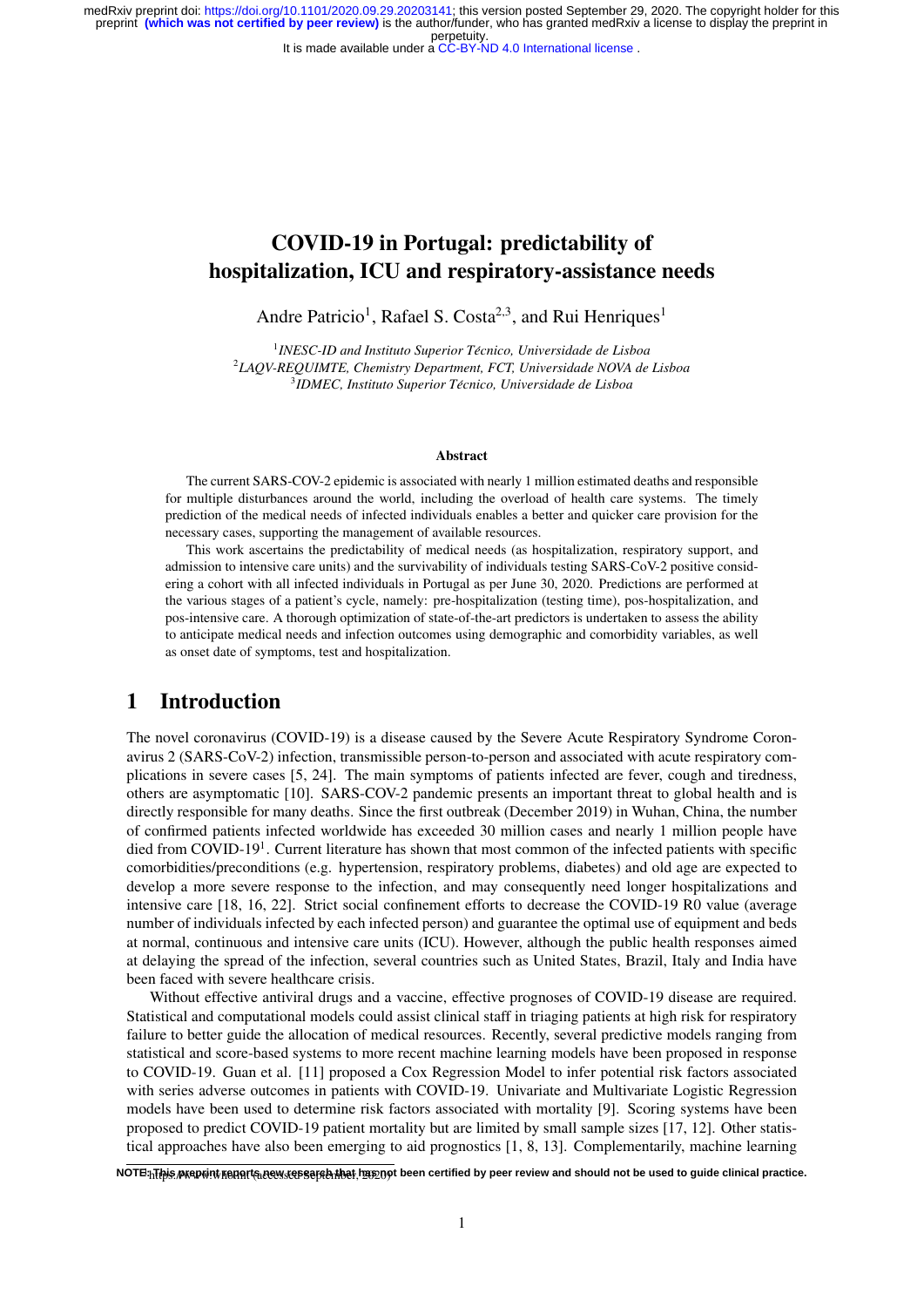It is made available under a CC-BY-ND 4.0 International license.

(ML) methods offer the possibility of modeling more complex data relationships, generally yielding powerful capabilities to predict outcomes of infectious diseases in medical practice [3, 14]. To this end, classification and regression models have been proposed to risk stratification of patients and screen the spread of COVID-19 [20, 6, 2]. Despite the inherent potentialities of ongoing efforts, the exiting studies in the context of COVID-19 are limited by the size of available cohorts, generally neglect the predictability of medical needs (instead the focus is commonly placed on measurable disease factors, early detection of infection, and mortality risk prediction [23, 4, 21]), and no one comprehensively targets the Portuguese population up to date.

This study provides a structured view on the predictability of hospitalizations, ICU internments, respiratory assistance needs and survivability outcomes using a retrospective cohort encompassing all individuals having tested SARS-CoV-2 positive at Portugal as per June 30, 2020.

To this end, and considering demographic, co-morbidity and care-provision variables collected for the infected individuals, an assessment methodology is conducted whereby state-of-the-art predictive models are hyperparameterized and robustly evaluated in order to assess the upper bounds on the predictive performance for each one of the targeted variables. In addition, whenever applicable, this analysis is extended towards the various stages of a patient's cycle: pre-hospitalization (testing time), after hospitalization, and after ICU internment. The gathered results pinpoint the relevance of the optimized predictors as good candidates to support care decisions for the Portuguese population.

The work is structured as follows. Section 2 presents major results and implications on the predictability of healthcare needs and outcomes for the Portuguese case. Section 3 details the undertaken validation methodology. Finally, Section 4 provides concluding remarks from the conducted study.

### 2 Results and discussion

Results on the predictability of the hospitalization needs (section 2.2), ICU internments (section 2.3), respiratory assistance (section 2.4) and outcome (section 2.5) of infected individuals at Portugal – as of June 30, 2020 – are gathered and discussed below.

Data source. A retrospective cohort (from February to June 30, 2020) of confirmed COVID-19 patients in Portugal was used for this study. The anonymized dataset was provided from Direção-Geral da Saúde (DGS). The gathered data, termed covid19-DGS database, contains information pertaining to the demographic, clinical patient characteristics and preexisting conditions.

Ethical considerations. The COVID-19 dataset was provided by DGS under a collaboration in the context of the score4COVID research project. The conducted tasks along the score4COVID project were further validated by the Ethical Committee of the FCT-NOVA University.

#### 2.1 Cohort study

The target cohort consists of a total of 38.545 individuals with SARS-CoV-2 positive, which encompasses until June 30, 2020: 17.046 recoveries (SARS-CoV-2 negative after positive testing) and 1.155 deaths. Within the target population, we find 4.327 hospitalizations, and 253 internments in the ICU. Among ICU internments, thee are 82 recoveries and 61 deaths. Regarding the needs for respiratory support, we find a total of 180 individuals that undertook assisted ventilation, 292 individuals submitted to oxygen therapy, and 9 individuals with alternative modes of respiratory support (e.g. extracorporeal membrane oxygenation).

The major classes of comorbidities monitored are neoplasm, diabetes, asthma, pulmonary, hepatic, hematological, renal, neurological, neuromuscular and immunodeficiency conditions. The representatitivity of individuals with one or more comorbidities, as well as their impact on survivability, are depicted in Figure 2. Figure 1 further provides additional statistics, including the sex and age distributions for the target population, and the average number of days from onset symptoms (traced by the public health line for COVID-19) to positive testing and hospitalization.

#### 2.2 Hospitalization

Figure 3 provides results on the ability to predict the need for an individual to be hospitalized once tested as SARS-CoV-2 positive, when considering the: i) demographic group (age and gender), ii) co-morbidity fac-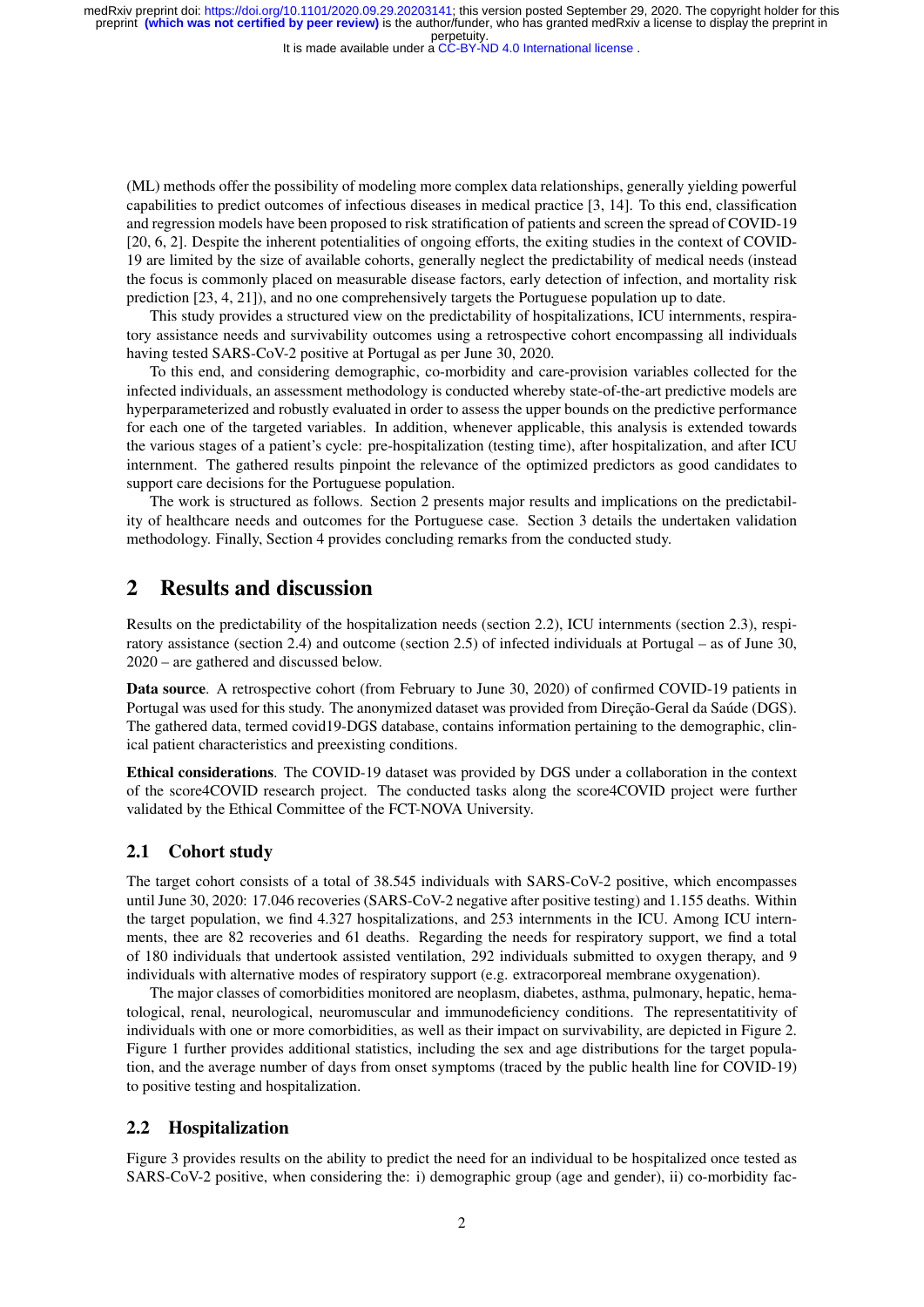It is made available under a CC-BY-ND 4.0 International license.



Figure 1: Cohort statistics: a-b) demographic distribution of infected individuals with known outcome – death and recovery – and hospitalized (containing both cases with and without a known outcome); c) average number of days between care stages (plotted negative bin corresponds to hospitalizations before SARS-CoV-2 testing).



Figure 2: Cohort statistics: a) distribution of individuals with one or more comorbidities among deaths, recovered cases and hospitalizations; b) association between individual comorbidities and survivability outcomes..

tors. Co-morbidity factors are categorized in accordance with the presence/absence of kidney, asthma, lung, cancer, neuromuscular, diabetes, HIV, cardiac, and pregnancy conditions. Understandably, individuals without SARS-CoV-2 negative testing after infection were excluded from this analysis. The data preprocessing, classifier hyperparameterization and validation methodology are detailed in section 3.

Generally, we observe that over 75% of the hospitalization needs can be identified at the SARS-CoV-2 testing time. This level of recall/sensitivity is observed at the expense of a precision around 50%, meaning that half of the predicted hospitalization needs may not be observed in practice. Multilayer percepton



Figure 3: Predictability of hospitalizations for individuals testing SARS-CoV-2 positive. Recall, precision and F1 for the best predictors in F1 (*left*) and recall (*right*) scores on validation set after 10CV hyperparameterization.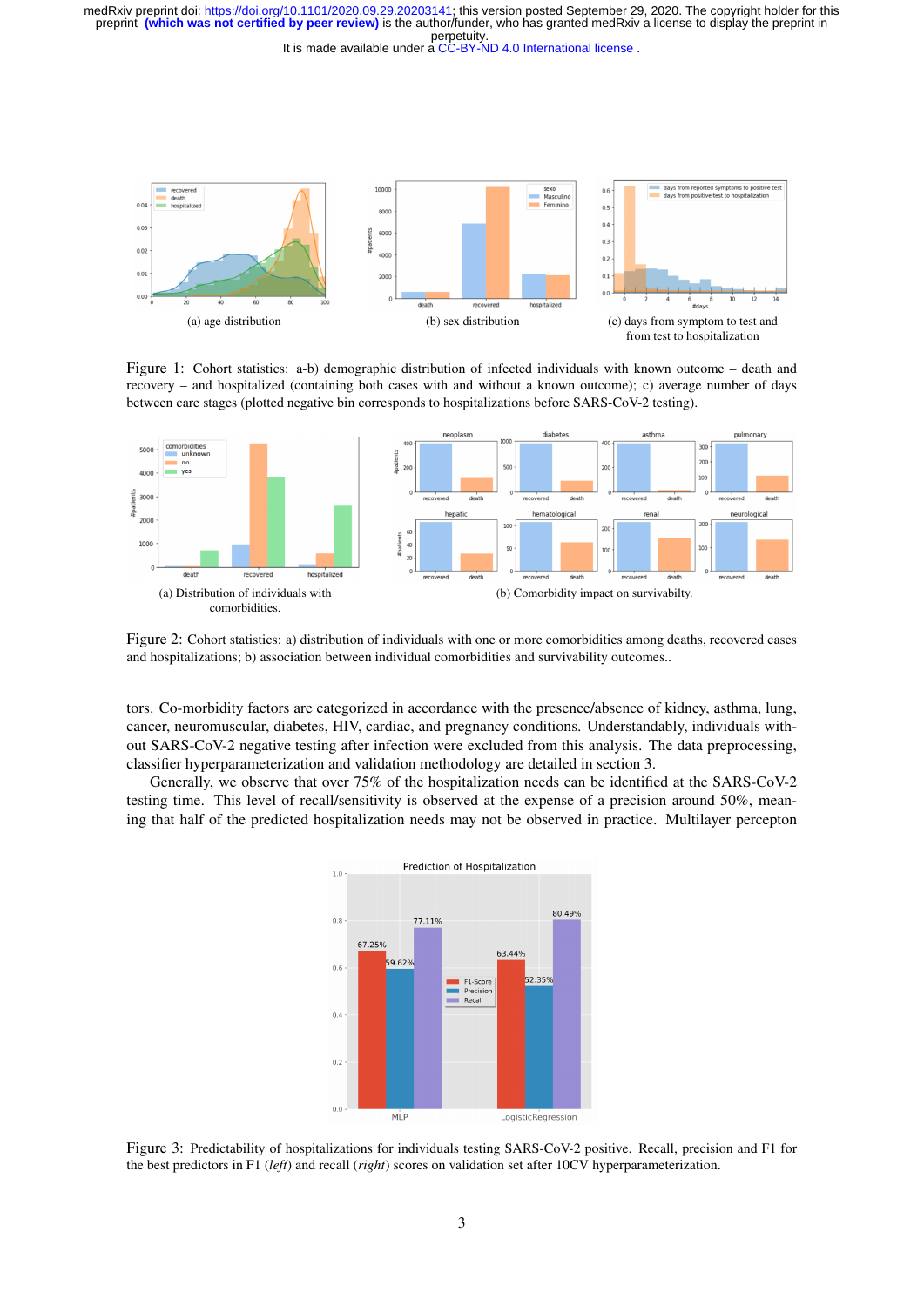It is made available under a CC-BY-ND 4.0 International license.

networks and logistic regressors were the best performing classification models according to F1-score and recall, respectively. These results provide empirical evidence towards the role of these predictors in supporting monitoring decisions.

### 2.3 ICU internment

Figure 4 assesses the ability to anticipate intensive care needs for infected individuals at two times: a) before hospitalization, and b) after hospitalization. To this end, section 3 methodology was pursued considering demographic factors, co-morbidity factors, and the time-to-hospitalization for hospitalized individuals. Individuals without SARS-CoV-2 negative testing after infection are excluded.

The predictability of ICU needs are less satisfactory for both pre- and pos-hospitalization testing scenarios. We hypothesize that the difficulty of predicting ICU needs is partially related with the small number of individuals with ICU internments in our dataset, together with the presence of missing values associated with ICU internment needs for most individuals. Even though we can achieve a recall of 92.6% with Gradient Boosting (XGBoost) in a Pos-Hospitalization setting, it comes with the cost of a quite low precision. Still, this classification model is suggested to support monitoring decisions at the hospital bedside, as its specificity is still considerably high.





Figure 4: Predictability of ICU internment. Results for the best F1 predictor (*left*) and recall predictor (*right*).

#### 2.4 Respiratory support

Figure 5 assesses respiratory assistance needs for hospitalized individuals with SARS-CoV-2, considering three assistance modes: i) ventilation support, ii) oxygen therapy, and iii) combined ventilation and oxygen therapies. To this end, section 3 methodology was pursued considering demographic, co-morbidity and timeto-hospitalization factors. Individuals without SARS-CoV-2 negative testing after infection were excluded from this analysis. As respiratory support is a multiclass variable, we now consider different performance evaluation by focusing on the: i) recall for each major class (ventilation, oxygen and non-required support), and ii) precision of individuals with oxygen or ventilation assistance.

RandomForests can attain a satisfactory identification of hospitalized individuals that may require respiratory support in the future, generally providing recalls for each assistance mode above 60% at the cost of a 40% precision. According to the conducted methodology, they are pinpointed as a good candidate to support in-hospital care decisions.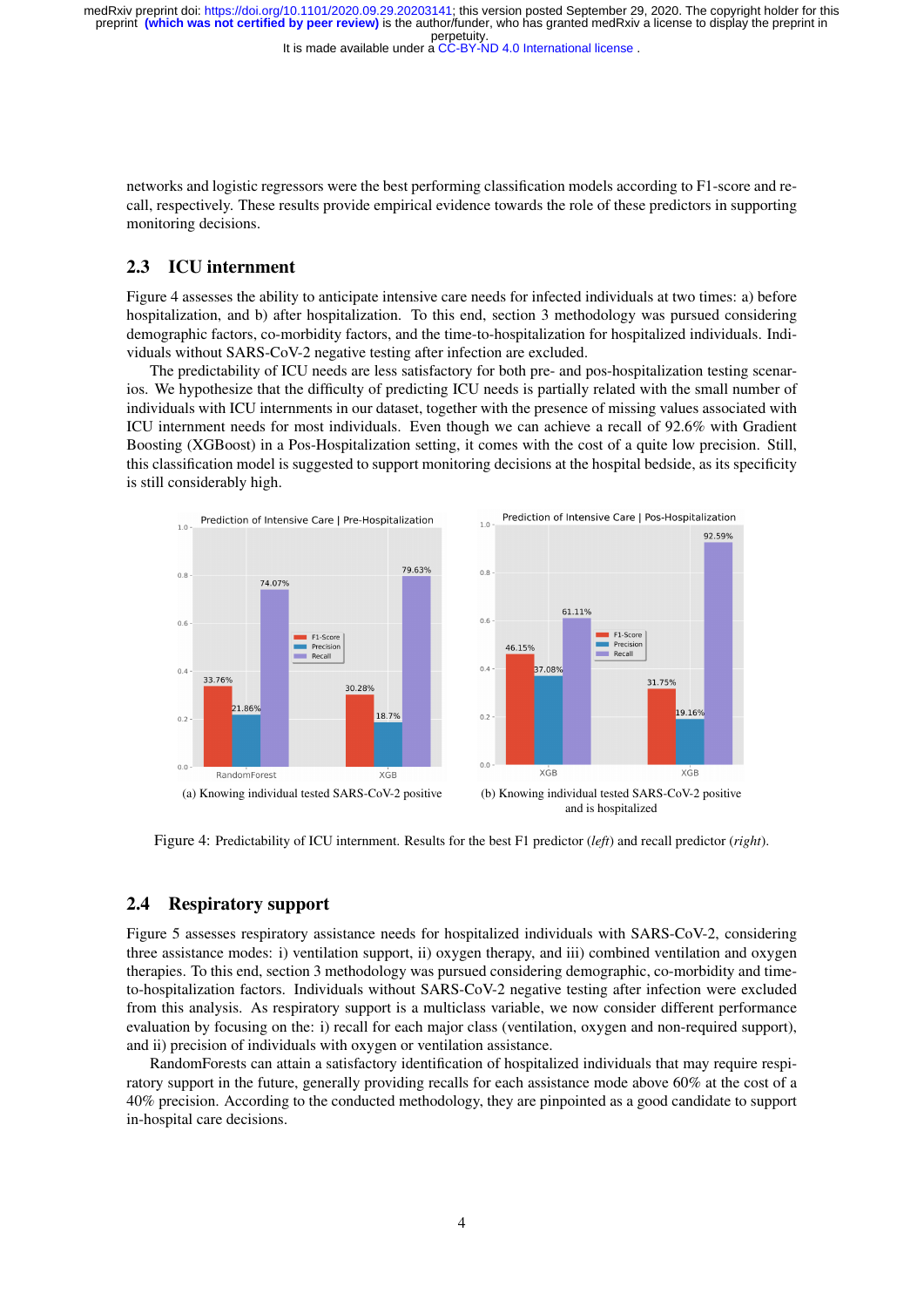It is made available under a CC-BY-ND 4.0 International license.





#### 2.5 Survivability (outcome)

Finally, Figure 6 provides an analysis of the ability to predict the outcome (recovered versus death) for individuals with SARS-CoV-2 infection at three different times: i) before hospitalization (testing time), ii) after hospitalization, and iii) after ICU internment when applicable. To this end, we preserved the input variables and validation methodology (section 3) considered in previous scenarios.

Our results show a high ability to identify death outcomes, although at a cost of wrongly classifying two thirds of individuals susceptible to death. In the pos-Hospitalization scenario we achieve more balanced results, with both precision and recall around 75% using Gradient Boosting. The introduction of the intensive care variable ends up hampering results since it offers both a view on acute needs as well as continuous care instruments.



Figure 6: Predictability of the survivability (outcome) of infected individuals before hospitalization, after hospitalization and after ICU interment. Results for the best F1 predictor (*left*) and recall predictor (*right*).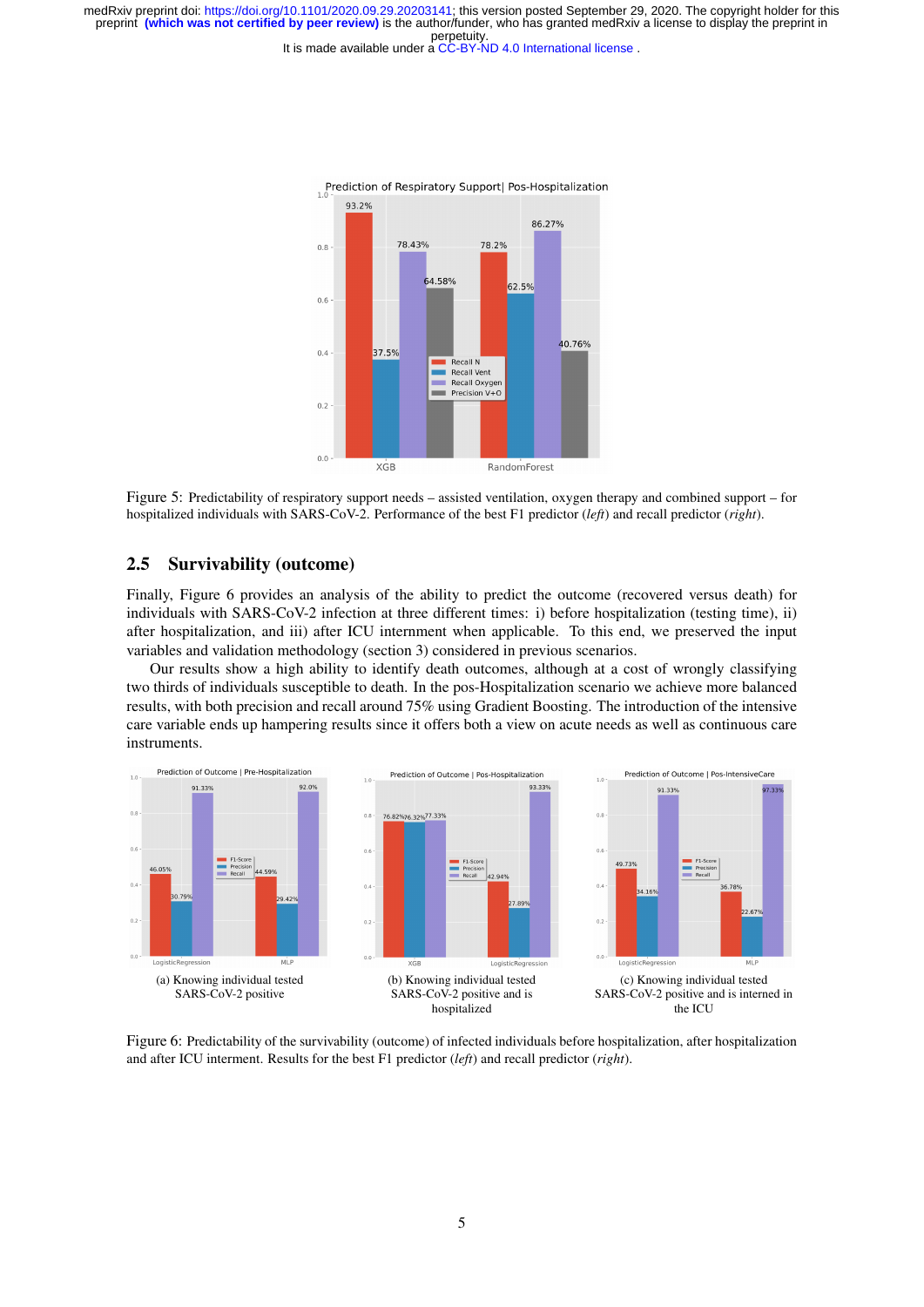It is made available under a CC-BY-ND 4.0 International license.

### 3 Methods

Complete subpopulations from the target cohort are produced for each target variable by guaranteeing the presence of all individuals undertaking the target form of care (hospitalization, ICU internment, respiratory support) as well as all remaining individuals with recovery-or-death outcomes. After this data curation step, we proceed with the optimization of data preprocessing options and classifiers' selection hyperparameters for each of the target variables separately.

To this end, we applied a nested 10-fold cross-validation methodology, whereby we first create train-test partitions (outer cross-validation) to assess the performance of an optimized classification method, and within each training fold we further create train-test partitions (inner cross-validation) for hyperparameterizing the classifier under assessment. This methodology guarantees that all observations are used to assess the final performance and prevents biases as hyperparameterization takes place within each training folds.

Within each inner train-test fold, Bayesian Optimization (BO) [19] is applied to find the hyperparameters that best fit the pipeline. The optimization measures are:

- F1-Score and recall for binary classes; and
- Cohen-Kappa and average class recall for target variables with more than 2 classes (respiratory support).

The selected views imply that each target variable has two different sets of optimized classifiers (as shown in Figures 3 to 6): one that aims to weight recall-precision views and other optimized towards the true positive rate irrespective of the positive predictive value (precision).

The allowed preprocessing options are: imputation of missing values using median-mode imputation, KNNImputer or none; class balancing using subsampling, oversampling, SMOTE or none; and normalization of real-valued variables using standardization, scaling or none. The selected classifiers are: Bernoulli Naive Bayes, Gaussian Naive Bayes, K-Nearest Neighbors, Decision Tree, Random Forest, XGBoosting, Logistic Regression, Multi-Layer Perceptron. We considered the implementations provided in scikit-learn [15] and xgboost [7] packages in python.

For each classifier, all the supported parameters in scikit-learn were subjected to hyperparameterization. Regarding the Multi-Layer Perceptron, we placed upper limits on the number of hidden layers (three) and nodes per layer (twenty) given the low-dimensionality nature of the target dataset. The hyperparameters were subjected to a total of 50 iterations.

### 4 Concluding remarks

This work offers a discussion on the predictability of hospitalization needs, ICU internments, respiratory assistance and survivability outcome of individuals infected with SARS-CoV-2 at Portugal as of June 30, 2020. A retrospective cohort with all confirm COVID-19 cases since February, encompassing demographic and co-morbidity variables, is considered as the target population to this end. This study has some inherent limitations: i) the number of variables for the outcomes of interest were limited (e.g. the body mass index is missing) and ii) further external validation is required. However, we can anticipate that as more data are made available, we will be able to improve the performance of the models.

The gathered results for the given cohort study reveal that: 1) over 75% of hospitalization needs can be identified at the SARS-CoV-2 testing time (with >50% precision); 2) ICU needs are generally less predictable at both pre- and pos-hospitalization stages under the given cohort; 3) respiratory assistance needs (including ventilation support, oxygen therapy, and combined ventilation-oxygen support) achieve recall levels above 60% (with >40% precision); 4) death risk along different stages (testing time, after hospitalization and after ICU internment) has the highest degree of predictability.

The predictive models yielding better accuracy performance were associative classifiers, particularly XG-Boost and RandomForests, neural networks with hyperparameterized architectures and logistic regressors; with the optimal choice varying in accordance with the target variable and evaluation measure.

As future work, and in collaboration with DGS, our predictors are expected to be integrated within a clinical decision support system to be provide to the National Health Service (SNS).

The conducted study pinpoint the relevance of the proposed predictive models as good candidates to support medical decisions for the Portuguese population, including both monitoring and in-hospital care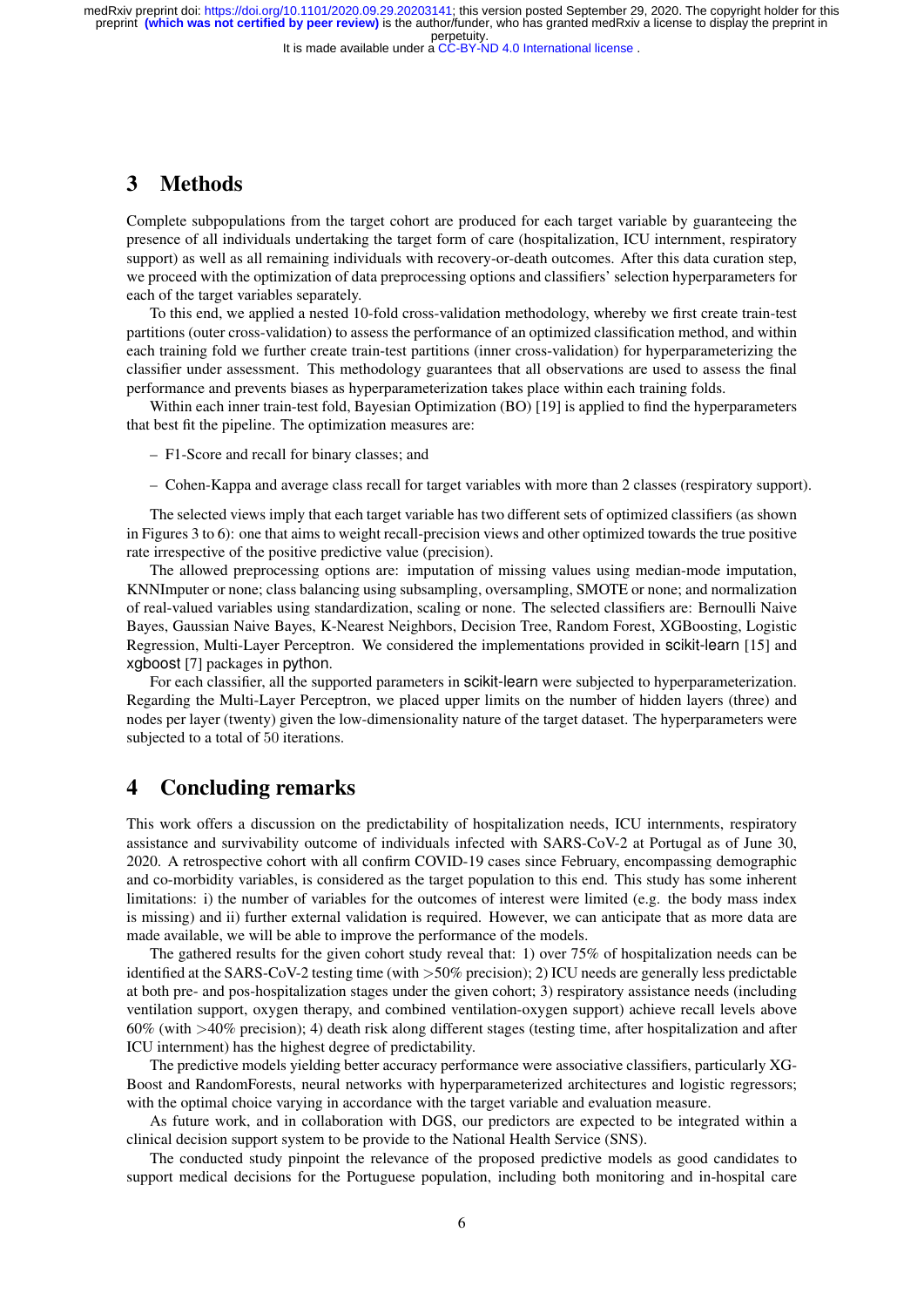It is made available under a CC-BY-ND 4.0 International license.

decisions. Knowing the most probable outcomes along the lifecycle of an SARS-CoV-2 infected individual can guide medical teams to act quickly near more vulnerable patients.

## Acknowledgments

The authors thank Direção Geral da Saúde (DGS) for providing data. This work was further supported by Fundação para a Ciência e a Tecnologia (FCT) under the LAETA (UIDB/50021/2020), IPOscore (DSAIPA/DS/0042/2018), Data2Help (DSAIPA/AI/0044/2018) and iCare4U (PTDC/EME-SIS/31474/2017) projects, the contract CEECIND/01399/2017 and by FCT/MCTES funds for the Associate Laboratory for Green Chemistry LAQV (UIDB/50006/2020).

### References

- [1] Arianna Agosto and Paolo Giudici. A poisson autoregressive model to understand covid-19 contagion dynamics. *Available at SSRN 3551626*, 2020.
- [2] Dan Assaf, Ya'ara Gutman, Yair Neuman, Gad Segal, Sharon Amit, Shiraz Gefen-Halevi, Noya Shilo, Avi Epstein, Ronit Mor-Cohen, Asaf Biber, et al. Utilization of machine-learning models to accurately predict the risk for critical covid-19. *Internal and emergency medicine*, pages 1–9, 2020.
- [3] Ranjan Kumar Barman, Anirban Mukhopadhyay, Ujjwal Maulik, and Santasabuj Das. Identification of infectious disease-associated host genes using machine learning techniques. *BMC bioinformatics*, 20(1):736, 2019.
- [4] Dimitris Bertsimas, Galit Lukin, Luca Mingardi, Omid Nohadani, Agni Orfanoudaki, Bartolomeo Stellato, Holly Wiberg, Sara Gonzalez-Garcia, Carlos Luis Parra-Calderon, Kenneth Robinson, et al. Covid-19 mortality risk assessment: An international multi-center study. 2020.
- [5] Jasper Fuk-Woo Chan, Shuofeng Yuan, Kin-Hang Kok, Kelvin Kai-Wang To, Hin Chu, Jin Yang, Fanfan Xing, Jieling Liu, Cyril Chik-Yan Yip, Rosana Wing-Shan Poon, et al. A familial cluster of pneumonia associated with the 2019 novel coronavirus indicating person-to-person transmission: a study of a family cluster. *The Lancet*, 395(10223):514–523, 2020.
- [6] Guillaume Chassagnon, Maria Vakalopoulou, Enzo Battistella, Stergios Christodoulidis, Trieu-Nghi Hoang-Thi, Severine Dangeard, Eric Deutsch, Fabrice Andre, Enora Guillo, Nara Halm, et al. Ai-driven ct-based quantification, staging and short-term outcome prediction of covid-19 pneumonia. *arXiv preprint arXiv:2004.12852*, 2020.
- [7] Tianqi Chen and Carlos Guestrin. Xgboost: A scalable tree boosting system. In *Proceedings of the 22nd acm sigkdd international conference on knowledge discovery and data mining*, pages 785–794, 2016.
- [8] IHME COVID, Christopher JL Murray, et al. Forecasting covid-19 impact on hospital bed-days, icu-days, ventilator-days and deaths by us state in the next 4 months. *MedRxiv*, 2020.
- [9] Rong-Hui Du, Li-Rong Liang, Cheng-Qing Yang, Wen Wang, Tan-Ze Cao, Ming Li, Guang-Yun Guo, Juan Du, Chun-Lan Zheng, Qi Zhu, et al. Predictors of mortality for patients with covid-19 pneumonia caused by sars-cov-2: a prospective cohort study. *European Respiratory Journal*, 55(5), 2020.
- [10] Leiwen Fu, Bingyi Wang, Tanwei Yuan, Xiaoting Chen, Yunlong Ao, Tom Fitzpatrick, Peiyang Li, Yiguo Zhou, Yifan Lin, Qibin Duan, et al. Clinical characteristics of coronavirus disease 2019 (covid-19) in china: a systematic review and meta-analysis. *Journal of Infection*, 2020.
- [11] Wei-jie Guan, Wen-hua Liang, Yi Zhao, Heng-rui Liang, Zi-sheng Chen, Yi-min Li, Xiao-qing Liu, Ru-chong Chen, Chun-li Tang, Tao Wang, et al. Comorbidity and its impact on 1590 patients with covid-19 in china: A nationwide analysis. *European Respiratory Journal*, 55(5), 2020.
- [12] Hai Hu, Ni Yao, and Yanru Qiu. Comparing rapid scoring systems in mortality prediction of critically ill patients with novel coronavirus disease. *Academic Emergency Medicine*, 27(6):461–468, 2020.
- [13] Xiaochen Li, Shuyun Xu, Muqing Yu, Ke Wang, Yu Tao, Ying Zhou, Jing Shi, Min Zhou, Bo Wu, Zhenyu Yang, et al. Risk factors for severity and mortality in adult covid-19 inpatients in wuhan. *Journal of Allergy and Clinical Immunology*, 2020.